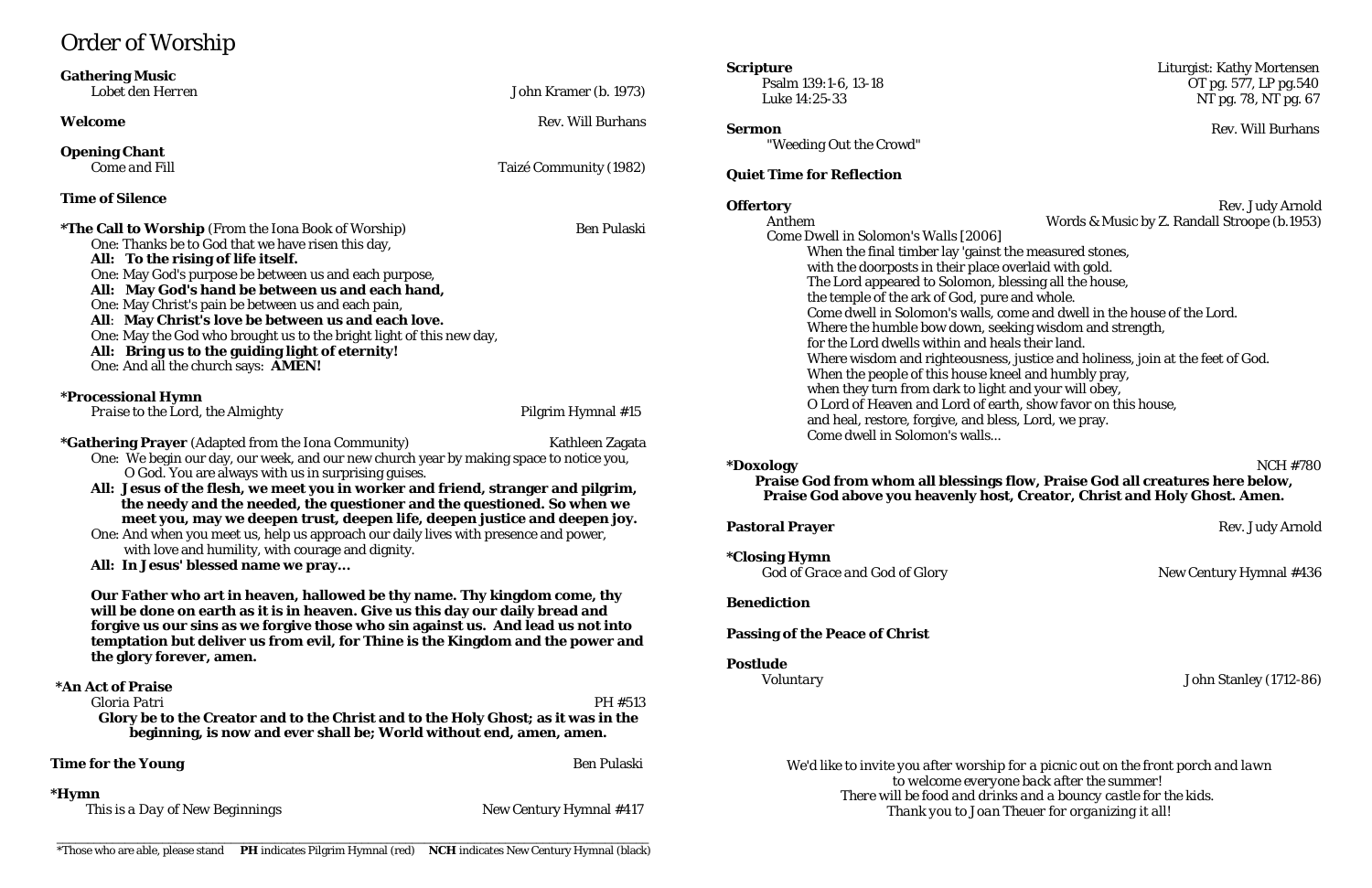# Today's Worship Service

### **Sanctuary Flowers**

Today's Chancel Flowers are given to the Glory of God and in loving memory of Grace Haley, Barbara and Edward Lamson by the Lamson Family.

# Meet Our Church

**First Congregational Church in Winchester, UCC,** *An Open and Affirming Congregation*



The Congregation, Ministers to The World Rev. William Burhans, Lead Pastor Rev. Ms. Judith B. Arnold, Associate Pastor Ms. Kathleen Zagata, RN, MS, CS, Minister of Congregational Health & Wellness Ms. Jane Ring Frank, Minister of Music & Worship Arts Mr. Ben Pulaski, Minister of Faith Formation: Children & Youth Ms. Sarah Marino, Office Manager Mr. Ed Banzy, Building Manager Mr. Bill Lewis, Building Superintendent Mr. Jeffrey Mead, Organist Rev. Dr. Kenneth Orth, Pastoral Counselor (Affiliate)

### **September 8, 2019**

Thirteenth Sunday after Pentecost 10:00 Worship Service

Welcome!

We are happy you have joined us today for worship. We hope that in the coming hour of quiet, song, prayer, sacred scripture, and communal gathering, you will awaken more fully to God's presence in your life and the world around us.

### **Restrooms**

Restrooms are located down the stairs as you first enter the front doors of the church.

### **Accessibility**

We now have an inductive hearing loop for those whose hearing aids have Telecoil (ask your audiologist). Listening devices are also available in the back. For our coffee hour down in Chidley Hall, an elevator is located out the doors to the right of the front chancel area and down the hall. Please ask a greeter if you need assistance.

### **Childcare**

Children are always welcome in the sanctuary! We appreciate the sounds of little ones among us. If you'd prefer, there are trained caregivers in our nursery on the floor beneath the sanctuary. Ask a greeter if you need help finding it.

### **Family Room**

There is also a comfortable room with water, sofas, chairs, carpet and a video link to the service for when you need more room to attend to your family. It is located just outside the doors to the right of the front chancel area.

### **Children (Stepping Stones) and Youth Church School**

Classes for children and youth in pre-k through 12th grade are taught during worship. Families begin the worship service together in the sanctuary. Children are then invited to join us at the front (if they are comfortable) for the Time for the Young. Afterwards, the children and youth are led to their classrooms by their teachers.

### **Get connected!**

Please tell us about yourself and/or request a prayer by filling out a Welcome/Prayer Request Card found in each pew and place it in the offering plate when it passes. We look forward to getting to know you at Coffee Hour, held downstairs immediately following the service.

*We are a Christ-centered, nurturing community growing in faith, serving in love, welcoming all with joy.*